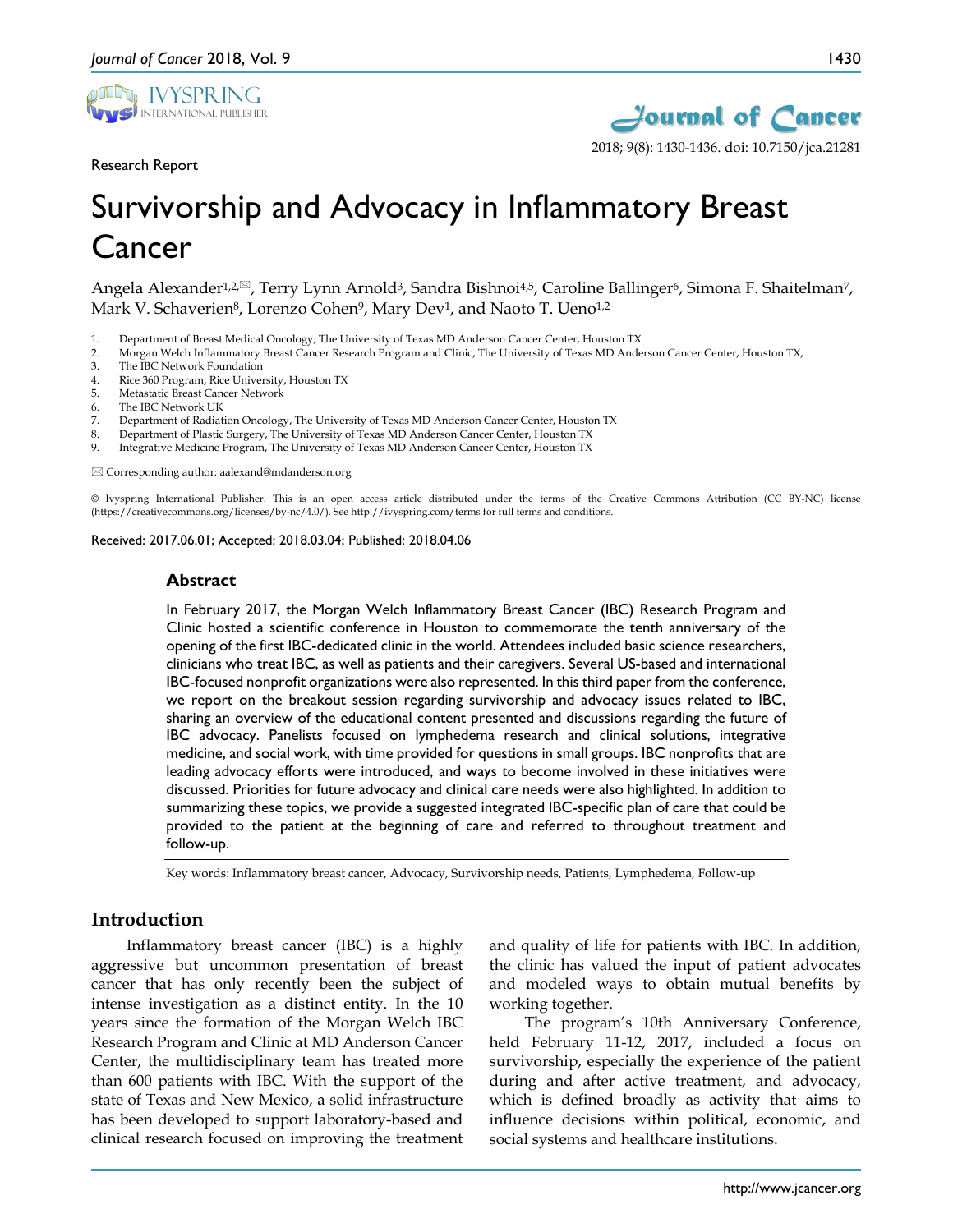The conference started with a presentation by Dr Sandra Bishnoi, an IBC patient advocate currently living with *de novo* metastatic disease. Addressing researchers, she passionately discussed the clinical relevance of research; she emphasized that saving patient lives should be the primary goal of research, and this can be aided by including patient advocates in research teams from the earliest planning stages through completion. Addressing patients and caregivers, she encouraged patients to be fully immersed in their care as equal partners with their oncologists, starting with reflection on personal priorities and including being well informed about their treatment options (clinical trials and standard of care).

Issues of survivorship and advocacy relevant to current patients, long-term survivors, and family members were the focus of a breakout session later in the day. A panel of faculty and staff from the areas of social work, radiation oncology, plastic surgery, and integrative medicine described resources available in their clinics. Key topics discussed in the session were lymphedema research and clinical solutions, integrative medicine and lifestyle changes during and after active treatment, the need for awareness of and access to clinical trials, In addition, the role of clinical trials in IBC treatments and a general overview of the types of trials, their purpose and characteristics of each were discussed, as well as challenges relating to travel and access to information about these trials. The final portion of the session focused on ways that patients and interested others can participate in advocacy relating to IBC, and clinical needs during survivorship, especially the need for a standardized IBC-specific follow-up plan. Important points and areas of need are addressed in the sections below.

## **Lymphedema management and treatment**

The trimodal standard of care for IBC—neoadjuvant systemic therapy followed by mastectomy and post-mastectomy radiation—has been shown to lead to the best oncologic outcomes [1, 2]. However, such intense treatment has a cost in terms of long-term side effects and unique issues that IBC survivors face, few of which are well documented in the medical literature.

One major treatment-related sequela that often persists well beyond the end of active treatment is arm or truncal swelling, i.e., lymphedema. Post-treatment lymphedema arises in cancer patients who have surgery or nodal radiation since these local therapies damage the lymphatic system, thereby preventing proper drainage of lymph fluid to the circulatory system. As a result, lymph accumulates, usually in the ipsilateral arm in relation to the breast

cancer, and if uncorrected, this fluid may harden. While there are no data specific to IBC on the incidence of lymphedema, our experience is that the majority of IBC survivors are affected, either immediately after treatment or significantly later in life (20-30 years later), indicating a lifetime continued risk for the development of this condition. Risk factors for lymphedema development include the extent of nodal surgery, axillary nodal radiation, and high BMI [3-5].

Despite lymphedema screening being included as a recommended component of standard of care in the National Comprehensive Cancer Network (NCCN) guidelines for breast cancer treatment since 2015, education/awareness about lymphedema has not become universally incorporated in routine IBC care in the community setting [6]. Patients with lymphedema assume that they feel that they must permanently endure this debilitating condition and may not seek solutions proactively. Given that lymphedema occurs in up to 40% of breast cancer survivors who were treated with local therapies, it would be prudent for all oncology team members to discuss this risk and potential strategies for early detection to ensure patients are receiving the highest quality of care [7].

The panelists' recommendations for prevention and early detection of lymphedema included exercising upper limbs to maintain/improve range of motion, maintaining a healthy weight, avoiding hand/arm injuries, and ensuring emergency care is sought at the earliest sign of potential cellulitis, a life-threatening infection that is more likely to become systemic in people with fewer lymph nodes than usual. In addition, patients with lymphedema should be encouraged to visit lymphedema-certified physical therapists to limit permanent reductions in functionality of their limbs.

Classic management of lymphedema has been limited to the wearing of compression bandages or garments, manual lymph drainage, and/or the use of lymphedema pumps that promote the drainage of lymph fluid into the circulatory system. A small study from Memorial Sloan Kettering Cancer Center identified acupuncture as an underutilized and noninvasive way to prevent progression of early lymphedema to a more serious state [8]. While these measures may halt the progression of lymphedema if initiated early, they are rarely a permanent solution, and such actions are time consuming and significantly decrease quality of life over the long term.

Over the past 10 years, surgeons at MD Anderson and other academic centers have been pioneering microsurgical procedures to correct acquired defects that lead to lymphedema [9]. These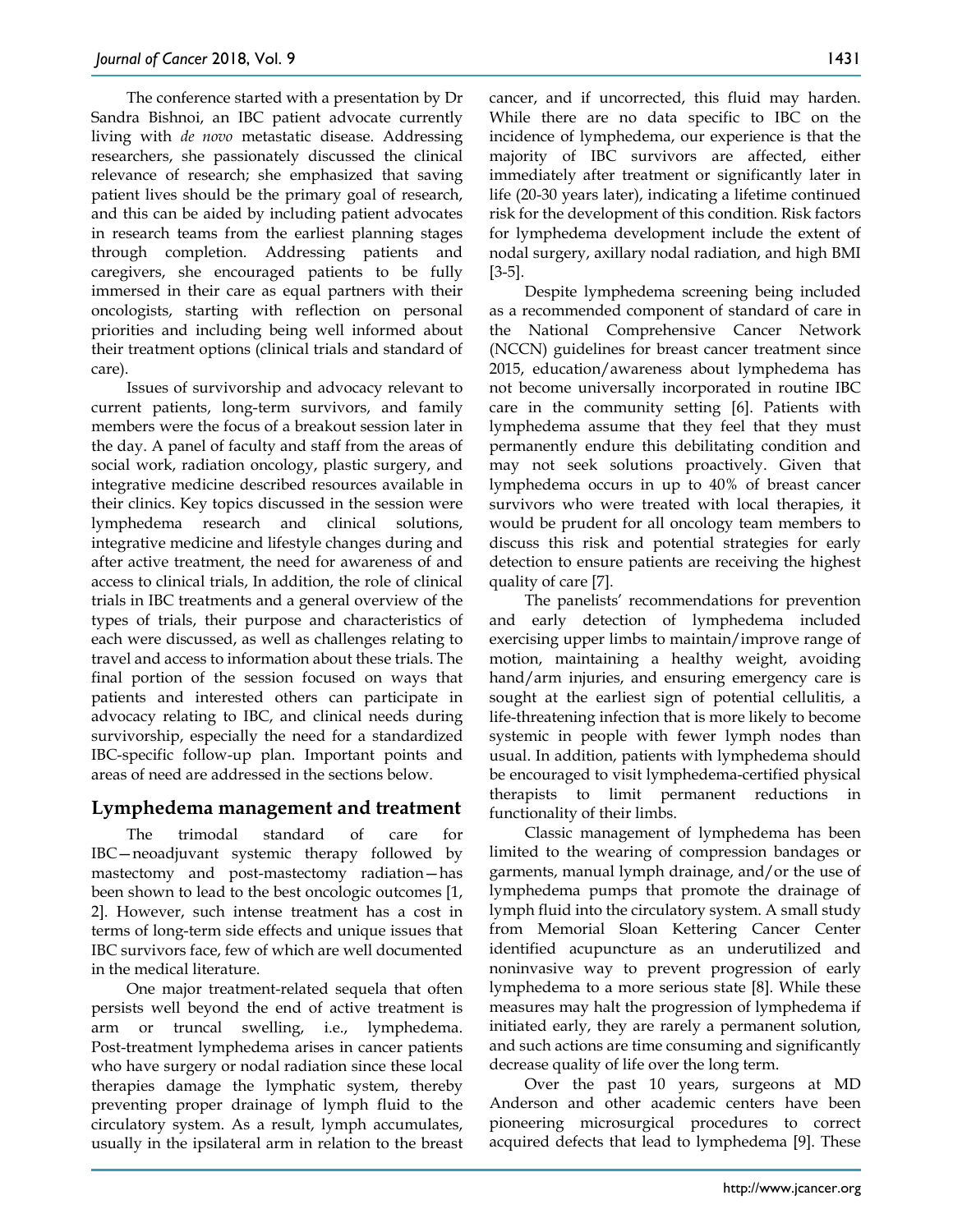surgeries, once thought to be highly experimental and irreproducible, are now becoming standardized among the few centers that perform them. Dr Mark Schaverien of MD Anderson's Department of Plastic Surgery discussed some of these options. Examples of such surgical procedures include lymphovenous bypass and vascularized lymph node transfers, and in the most severe cases, liposuction of the fat that becomes deposited due to low lymphatic fluid drainage[10]. Liposuction is usually effective for arm volume reduction but requires the patient to wear compression garments continuously afterwards to prevent new fat buildup [11].

Modern lymphovenous bypass surgery involves near infrared lymphatic mapping using indocyanine green dye that is injected into the dermis in the arm to allow lymphatic vessel mapping and planning of bypass route. The blocked lymphatic vessels are then diverted to small adjacent veins, and intact lymphatic flow is verified using repeat dye tracking. In vascularized lymph node transfer, functional lymph nodes embedded in surrounding stroma are transplanted, usually from the groin or trunk region, to the axilla, which after recovery may open up an additional route for lymph flow into the blood. A recent review of the outcomes in such surgeries in a single center has been reported, and these results demonstrate that a 35-60% reduction in mean arm volume could be accomplished 1-12 months after surgery, and patients reported fewer symptoms such as arm heaviness or pain [12]. The magnitude of this change allowed patients to reduce the time spent in bandages from 76.8% to less than 10%. As these procedures have become more effective, insurance companies are increasingly providing coverage for them, decreasing the financial barrier to surgery.

An approach for lymphedema prevention, called lymphatic microsurgical preventing healing approach (LYMPHA), has been proposed [13]. This strategy involves reverse axillary mapping and proactive anastomosing of arm lymphatics to adjacent veins at the time of mastectomy and axillary lymph node dissection. In one study of effectiveness of this approach, 87.5% of patients undergoing this procedure did not experience postoperative lymphedema, compared with 50% of patients who did not complete the procedure [14].

# **Integrative medicine and lifestyle changes**

Integrative medicine, broadly covering the areas of diet, physical activity, stress management, and complementary therapies, is an important aspect of IBC survivorship. As described by Dr Lorenzo Cohen, the Integrative Medicine Center at MD Anderson and

similar services at other large academic centers offer consults when patients have questions. Referrals from the patient's medical oncologists can be initiated at any point, whether during primary treatment (e.g. regarding the safe use of herbs and supplements during active treatment) or after active treatment (e.g., to discuss lifestyle changes to reduce risk of recurrence or deal with long-term side effects from treatment).

Often patients who are taking a large number of herbs and/or supplements do not realize the potential harmful effects these poorly regulated items may be having on their health. For example, in patients undergoing anthracycline-based chemotherapy or radiation, vitamins that act as antioxidants may blunt the therapeutic effects or potentiate the side effects of these therapies. In IBC, which is known to demonstrate intrinsic chemotherapy and radiation resistance, it is particularly important for oncologists to ask their patients about the use of vitamins, herbs, and supplements in a nonjudgmental manner and refer them to integrative medicine specialists if patients acknowledge taking such substances.

The topic of lifestyle changes for optimal health after treatment was also discussed, especially since high BMI is known to be a risk factor for IBC development, and being overweight is linked to worse outcomes in breast cancer [15, 16]. Unfortunately, some treatments may cause weight gain, and the side effects from therapy may make physical activity more difficult than before. Suggestions for increasing physical activity safely after treatment include small amounts of low-intensity exercise such as short walks, especially for people who previously led sedentary lifestyles.

An area of frequent concern is diet and whether certain foods should be avoided to minimize recurrence risk. Unfortunately, IBC-specific data regarding specific diet recommendations are lacking. However, Dr Cohen recommended as the basis for all cancer survivors eating a healthy plant-based diet, avoiding large swings in glucose levels (by eating a low-glycemic-load diet), and minimizing processed foods [17]. One common concern, especially among survivors of hormone-receptor-positive breast cancers, is soy, due to its known phytoestrogenic activity. Despite this theoretical concern, a recent meta-analysis has revealed that high dietary soy intake in its whole-food form is actually associated with lower risk of recurrence in both estrogen-receptor-positive and -negative breast cancers [18-20]. The many individual questions surrounding individual foods or vitamins asked in this session indicate a need for developing readily available accurate online resources on this topic.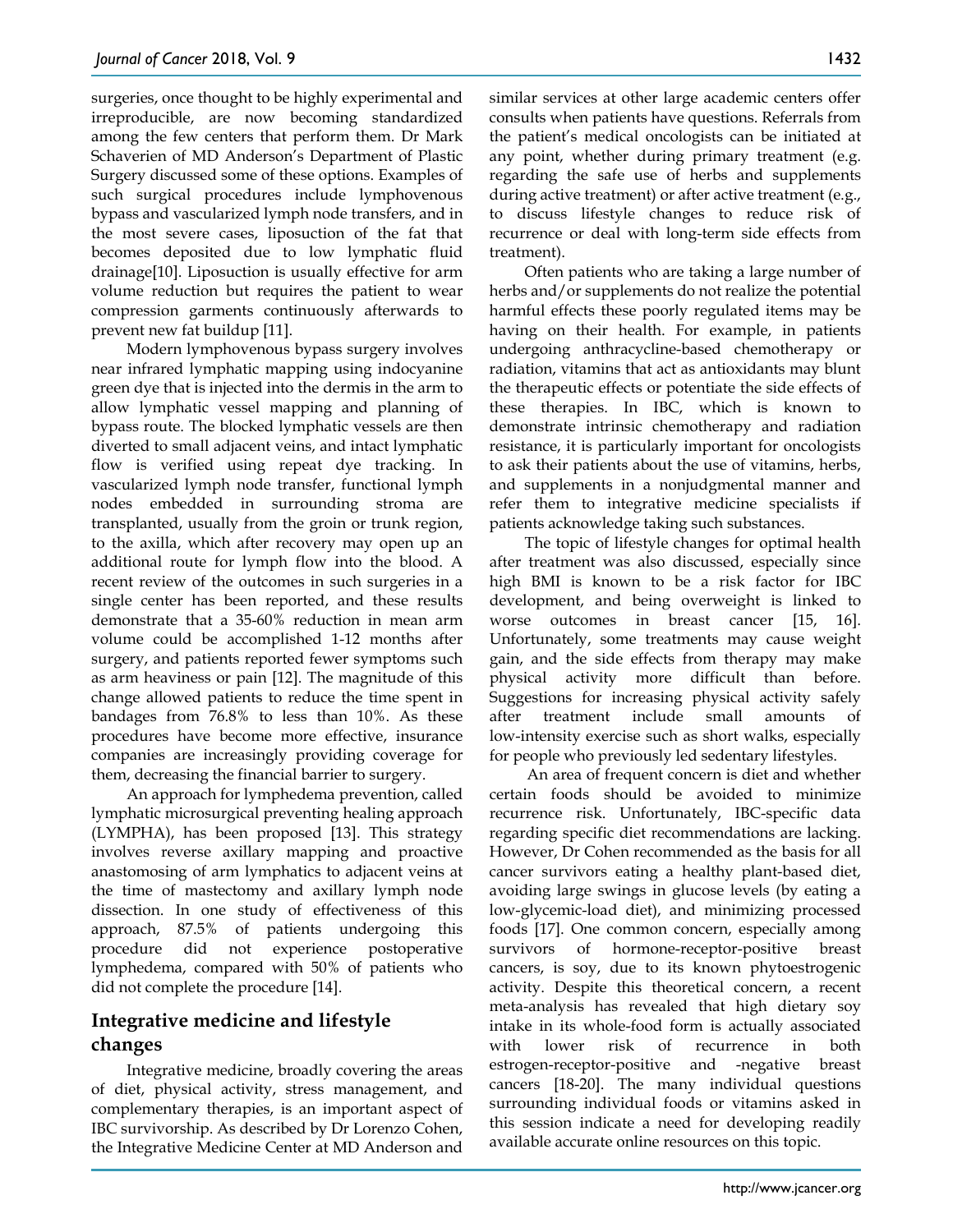The role of stress management in cancer survivorship was another topic briefly discussed. In particular, incorporation of gentle forms of yoga after treatment was suggested as worthwhile and not requiring strong stamina to begin. The benefits of yoga include increasing flexibility and range of motion, and the deep breathing required benefits circulation and lymphatic flow, potentially helping with mild to moderate lymphedema, as well as other quality-of-life outcomes such as mood and sleep quality [21]. Adequate sleep (defined as at least 6.5 hours on average per night) was also mentioned as a benchmark for optimal post-cancer wellbeing, including decreasing the risk of a second breast cancer. Information on good sleep hygiene is available at www.sleepfoundation.org.

## **Clinical trial awareness and resources enabling participation**

Self-advocacy and advocacy for others include learning about clinical trials that are available for IBC patients. There are several barriers to patients enrolling in such trials. One area is basic knowledge about how trials are designed, starting from the biological rationale to the different phases of trials and their goals and potential risks and benefits. A general overview of the types of trials and their characteristics was provided. The feedback obtained from attendees indicated that many patients, particularly those treated primarily in the community, lack basic awareness of these concepts, indicating that better outreach is needed by clinical investigators/research staff, perhaps in collaboration with research advocates who are more familiar with these topics. Even within large academic centers, trial navigation is far from seamless, and patients may miss opportunities if they don't specifically ask about these options for enhanced care.

Due to the low prevalence of IBC and historically poor outcomes, IBC patients have commonly been excluded from early-stage breast cancer studies and some metastatic cancer studies due to the concern of diluting a positive outcome in the larger population. Hence clinical trials that are focused on IBC tend to be investigator-initiated trials only open at a single academic center that houses an IBC clinic. Since discovering the availability of IBC-relevant clinical trials is a challenge for patients newly diagnosed with this rapidly progressing disease, a central patient-friendly resource is needed. The central U.S. government database of clinical trials, ClinicalTrials.gov, is thought to be overwhelming and difficult to navigate by patients, especially those with little background in cancer. A mobile application developed by an IBC nonprofit organization (The IBC

Network Foundation) fulfills this niche. In addition, a current list of available IBC-focused trials is provided in Table 1; however, other trials with agents that target proteins relevant to IBC pathogenesis certainly exist and may be reasonable options for certain patients. A complete list of these options is beyond the scope of this article. The key message from this talk was that patients should ask their oncologists about trial options early and frequently and not wait until they have exhausted all standard treatments and are seriously ill from their progressing cancer. IBC centers also may consider having dedicated staff to reach out to IBC patients regarding clinical trials that may benefit them, rather than relying solely upon the medical oncologist to discuss the trials.

|  |  |  | Table 1: Currently enrolling IBC-focused clinical trials |  |  |
|--|--|--|----------------------------------------------------------|--|--|
|--|--|--|----------------------------------------------------------|--|--|

| ClinicalTrials.gov           | Title                                                                                                              |
|------------------------------|--------------------------------------------------------------------------------------------------------------------|
| identifier                   |                                                                                                                    |
| Neoadjuvant Therapy          |                                                                                                                    |
| NCT02876107                  | A Phase II Study of Using                                                                                          |
|                              | Panitumumab/Carboplatin/Paclitaxel (PaCT) Followed by                                                              |
|                              | Anthracycline-Containing Regimen (AC) for New                                                                      |
|                              | Triple-Negative Inflammatory Breast Cancer (TN-IBC)                                                                |
| NCT02623972                  | A Phase 2 Study of Eribulin Followed by AC as Preoperative<br>Therapy for HER2-negative Inflammatory Breast Cancer |
| NCT02876302                  | Study of Ruxolitinib (INCB018424) With Preoperative                                                                |
|                              | Chemotherapy For Triple Negative                                                                                   |
|                              | <b>Inflammatory Breast Cancer</b>                                                                                  |
| NCT01796197                  | Paclitaxel + Trastuzumab + Pertuzumab as Pre-Op for                                                                |
|                              | Inflammatory BrCa                                                                                                  |
| NCT01525966                  | Carboplatin and Paclitaxel Albumin-Stabilized Nanoparticle                                                         |
|                              | Formulation Before Surgery in Treating Patients With Locally                                                       |
|                              | Advanced or Inflammatory Triple Negative Breast Cancer                                                             |
| Adjuvant Therapy             |                                                                                                                    |
| NCT02971748                  | A Study of Anti-PD-1 (Pembrolizumab) + Hormonal Therapy                                                            |
|                              | in HR-positive Localized IBC Patients With Non-pCR to                                                              |
|                              | Neoadjuvant Chemotherapy                                                                                           |
| Metastatic/Recurrent Disease |                                                                                                                    |
| NCT02411656                  | MK-3475 for Metastatic Inflammatory Breast Cancer (MIBC)                                                           |
| NCT02658812                  | Talimogene Laherparepvec (T-VEC) for Breast Cancer Local                                                           |
|                              | Recurrence                                                                                                         |
| NCT03101748                  | A Phase 1b study of Neratinib, Pertuzumab and Trastuzumab                                                          |
|                              | With Taxol (3HT) in Primary Metastatic and Locally Advanced                                                        |
|                              | Breast Cancer, and Phase II study of 3HT Followed by AC in                                                         |
|                              | HER2+ Primary IBC, and Neratinib With Taxol (NT) Followe                                                           |
|                              | by AC in HR+/HER2- Primary IBC                                                                                     |
| NCT03202316                  | A Phase II Study of Triple Combination of Atezolizumab,                                                            |
|                              | Cobimetinib + Eribulin (ACE) in Patients With                                                                      |
|                              | Recurrent/Metastatic Inflammatory Breast Cancer                                                                    |
|                              |                                                                                                                    |

Given the geographical clustering of IBC-focused clinical trials at large academic centers in the US, such as MD Anderson and Dana Farber Cancer Institute, one of the most common barriers to participation in clinical trials is the travel required for most patients. Our social work presenter, Ms Mary Dev, shared some resources available for travel, housing, and financial assistance for health care expenses through private foundations. Some of these require referral from the oncology team, so patients were urged to check into these resources and request help as early as possible to allow time for applications to determine the feasibility of travel for the right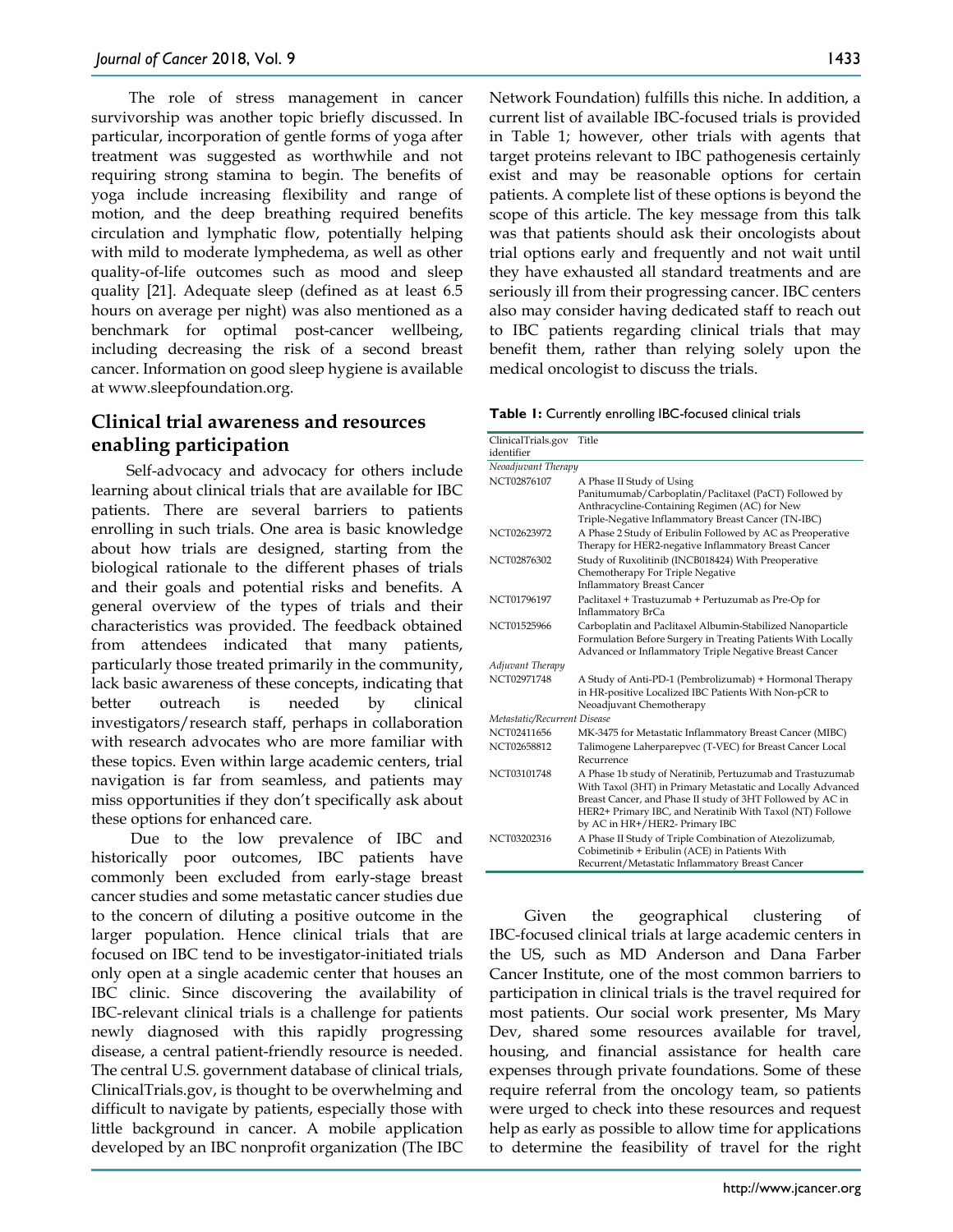clinical trial. Academic centers often have social work counselors who provide supportive counseling and linkage with appropriate resources in the community.

## **Opportunities for advocacy/education**

Patient involvement in research advocacy, as well as opportunities for legislative action and educating the public, was also discussed in the breakout session. These include efforts to fund/influence IBC research, and education regarding IBC standard of care and the need for specialized treatment for this rare and aggressive disease subset.

Research advocacy can involve a spectrum of tasks, including attending conferences (to learn and bring back research discoveries to peers), serving on grant review panels, and volunteering to be on academic committees related to clinical trial development. Patients without scientific backgrounds may initially be intimidated by these opportunities but were encouraged to participate. The demand for such advocates is predicted to increase quickly due to many funding sources asking explicitly for patient advocates to be named on grant applications, and the advocates are expected to be active participants in research teams to ensure that the research is clinically meaningful. Currently researchers not already affiliated with an institution with in-house advocates find it difficult to know where to begin to engage advocates and how to do so. The IBC Network Foundation seeks to fill this need to network patient advocates with researchers needing advocates; developing a database of interested patient advocates is a need. Resources for formal advocacy training were mentioned as opportunities for personal growth and networking for those interested.

A second issue related to research advocacy is the ongoing need for a unique medical code for IBC to more accurately define the prevalence of IBC and perform other clinical/epidemiological research. This issue unfortunately is not new, and is hindered by the complexity of IBC diagnosis, given that it is a clinical diagnosis with variable symptoms that can be highly subjective, as well as pathologically being indistinguishable from regular invasive carcinomas.

A huge area of need is health disparities with regard to IBC care. In recent studies of factors associated with use of trimodal care in IBC and survival outcomes, several socioeconomic and demographic factors were identified, including race, age, and insurance status [22]. Public health-related measures to address these are of urgent need to improve the use of the well-established IBC standard of care across the country, which would be predicted to increase survival in these patients.

Representatives of the 3 most established nonprofit IBC-focused organizations in the US and the newly formed IBC Network UK were present at the meeting. The IBC Network Foundation, the charity founded by Terry Arnold, a co-chair of the breakout session, focuses heavily on funding IBC-relevant research to directly help patients living with disease, but also provides patient support and educational resources. The Inflammatory Breast Cancer Research Foundation and Inflammatory Breast Cancer Foundation (also known as Erase IBC) focus on research and personal advocacy and on educating laypeople, respectively. Since all nonprofits, regardless of focus, need to raise funds to support their mission, survivors interested in raising money for these organizations were provided some suggestions for getting started and being persuasive in their communications about the cause.

The topic of education was also briefly mentioned, including the power of patients telling their story (accurately) and the power of social media in modern outreach. In recent years, mentions of IBC in lay media have increased significantly, yet many articles don't completely educate readers on the key differences between IBC and non-IBC, what to look for, and the importance of IBC specialty care. Survivors were encouraged to set up Google alerts for mentions of IBC so that they are aware of news articles discussing this disease. Being up to date on these articles, taking the time to comment on them, and sharing good articles on personal social media accounts were discussed as potential avenues for patients to contribute to expanding awareness of IBC without a need for travel or an extensive time commitment. In addition, following up on articles that could be improved can motivate follow-up articles that are more helpful.

A hard-copy 'advocacy toolkit' provided to the attendees included a list of resources for advocates to share with patients to facilitate clinical trial participation or travel to IBC specialty centers and included sample letters and postcards to use for lobbying or outreach. The need for advocates to specifically ask for IBC-focused research to be funded by federal, state, and nonprofit entities is pressing. In addition, a list of ways to become involved as a volunteer relating to advocacy was provided, and patients who desire these opportunities were encouraged to evaluate their skillsets and find a niche that utilizes these qualities. These materials may be obtained by contacting the corresponding author.

# **Clinical needs regarding survivorship**

Finally, discussion among the panelists and participants highlighted the survivor's experience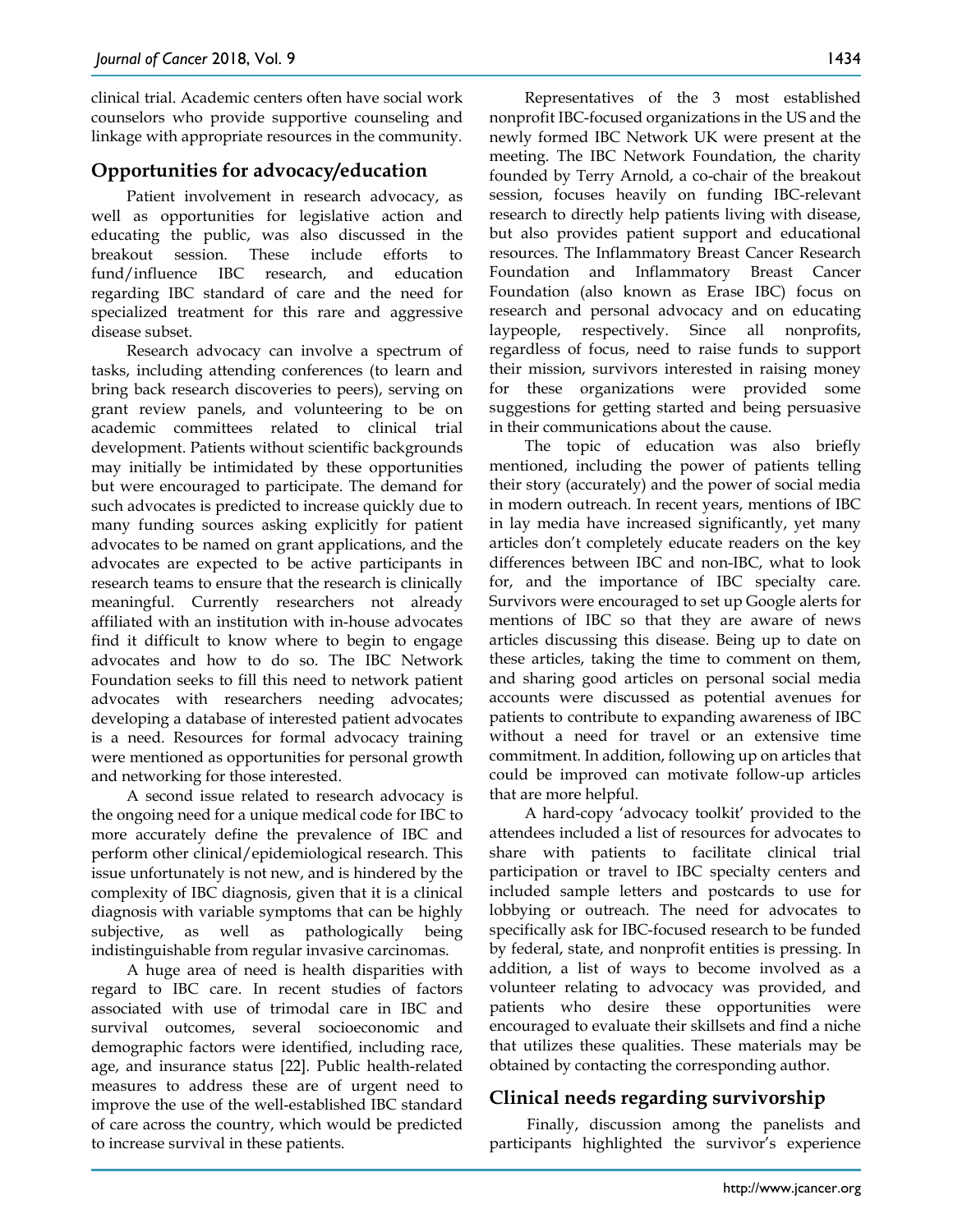following the active treatment phase. During treatment, intense focus is placed on following the optimal treatment protocol (on a strict schedule) to survive this aggressive cancer; once active treatment is over, there is a need for support in going back to a more normal life without frequent appointments. After a year or more of very intense treatment, some patients have a sense of "freefalling" by not having a schedule for exams, testing, and bloodwork. Patients should be aware that the recovery time varies significantly, depending on differences in treatment, other health conditions, and the patient's life history, support system, and personality. For many patients, the period directly after active treatment can be very stressful, and patients who have recently finished treatment were encouraged to take care of their needs before jumping right into advocacy. Changes in personal circumstances, such as relationship challenges and work-related issues, are common problems post-treatment. Many women lose their jobs due to extended time away or must decrease their workload because of fatigue, pain, or mental challenges such as "chemo brain." The resulting loss of income can be very stressful, especially if there are additional healthcare expenses/debt due to cancer

treatment.

One concern expressed was the lack of an IBC-specific follow-up plan and need for better coordination with healthcare providers who are not already a part of the IBC trimodal treatment team. Little standardization exists in follow-up plans for stage 3 IBC patients, which limits patient empowerment to deal with the questions that frequently arise post-treatment. Due to the higher rates of early recurrence in IBC, and the intensity of treatment involved in controlling the disease, often the follow-up/counseling needed is different from that for other early-stage cancers. Since many of our patients did not know about the additional services offered by integrative medicine and other consultative departments, we have incorporated these into a suggested integrated plan of care for IBC patients and survivors (Figure 1), to be provided by the primary oncology team to the patient at the beginning of their care and referred to throughout treatment and follow-up.

IBC survivorship research is an area of unmet need. Even in a dedicated IBC clinic, patients who have completed active treatment may not receive equal follow-up and education regarding ongoing



**Figure 1. Integrative medical management for IBC patients and survivors**. Schematic showing how to integrate both standard-of-care medical treatment and other supportive services, such as integrative medicine and lymphedema management, into IBC care. Suggestions for ideal components of a survivorship care plan include a standardized follow-up schedule of physician visits as well as referrals to other resources as needed. \* Suggested follow-up schedule includes more visits during the early-recurrence period (2 years) (for example, every 3 months) and moves to a less frequent schedule if the patient is doing well (for example, for stage 3 patients, every 6 months during years 3-5 and then once a year if they remain disease-free). Stage 4 IBC management should be tailored to patients' disease features and response to therapies given. Abbreviations: MRM – modified radical mastectomy, ALND – axillary lymph node dissection, LE – lymphedema, ROM – range of motion.